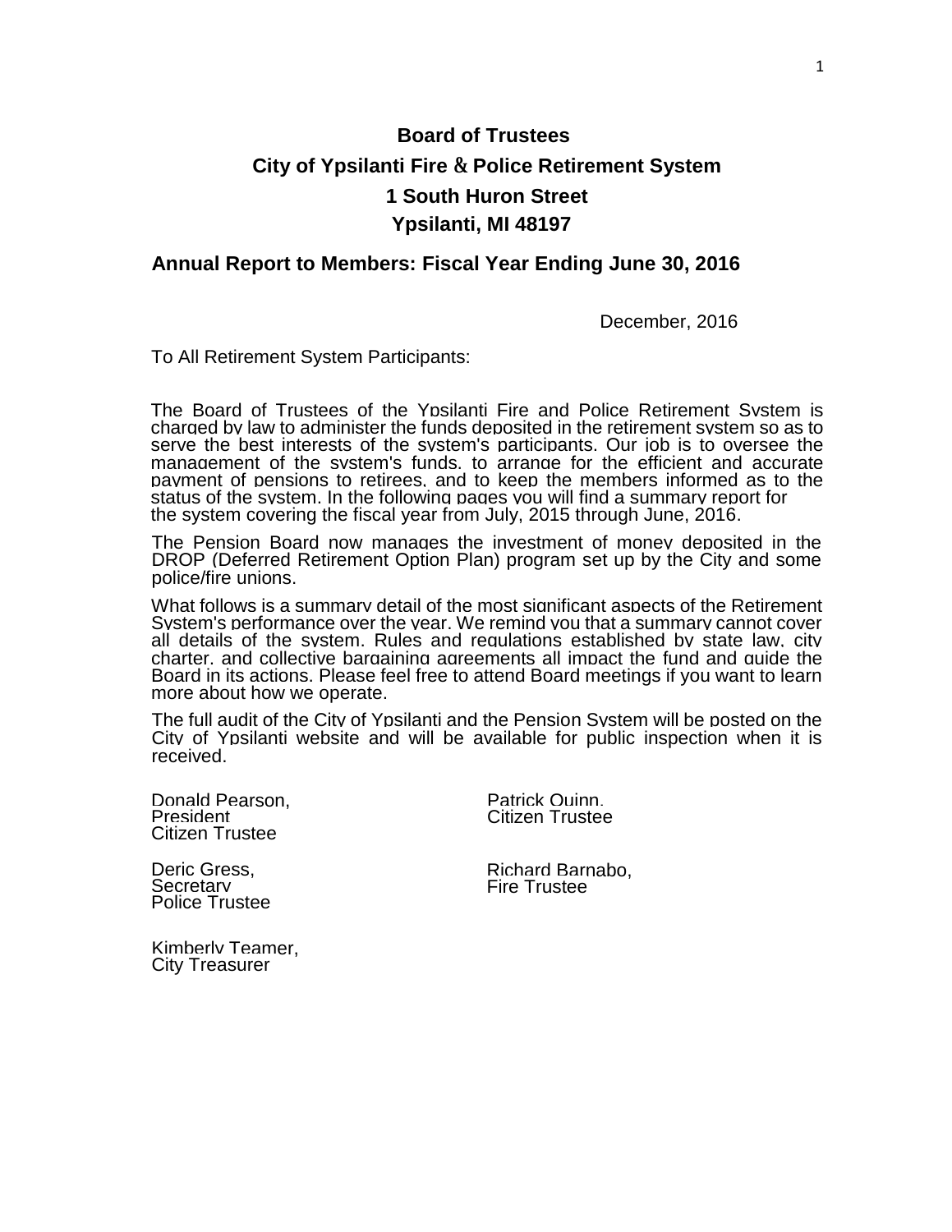# **Active Members and Beneficiaries**

| As of: June 30, 2016: | Retirees and beneficiaries receiving pensions: 109<br>Active members: 47 |
|-----------------------|--------------------------------------------------------------------------|
| As of: June 30, 2015: | Retirees and beneficiaries receiving pensions: 112<br>Active members: 49 |

# **Average Annual Pension Benefit**

| As of: June 30, 2015 | \$25,584,25 |
|----------------------|-------------|
| As of: June 30, 2014 | \$27,484.00 |

### **Minimum Pension Benefit**

As of: June 30, 2016 the Board Approved adjustments to keep the pension of long-time retirees from falling below the government-determined poverty level. This action makes the minimum pension being paid in 2016, \$14,326.00.

#### **Total Annual Retirement Benefits Paid**

| As of June 30.2(     | \$2,816,089.00 |
|----------------------|----------------|
| As of: June 30, 2015 | \$2.865.435.82 |
| As of: June 30, 2014 | \$3,078,287.00 |

#### **Contribution Information**

|                                       |                      | <b>Estimated Employer</b> |                       |
|---------------------------------------|----------------------|---------------------------|-----------------------|
| <b>Valuation Date</b><br>June 30,2016 | Payroll<br>3,174,402 | Contribution<br>44.24%    | Amount<br>\$1,466,260 |
| June 30, 2015                         | \$3,321,320          | 40.66%                    | \$1,350,449           |

| <b>Estimated Employer Contribution Breaks Down as:</b> |
|--------------------------------------------------------|
| 20.42%                                                 |
| 7.89%)                                                 |
| 12.53%                                                 |
| 31.71%                                                 |
| 44.24%                                                 |
|                                                        |

#### **The City of Ypsilanti each year has paid 100% of the Required Employer Contribution.**

| Assumptions used by the Board for Actuarial Purposes:                           |           |
|---------------------------------------------------------------------------------|-----------|
| 1. Assumed Rate of Investment Return:                                           | 7.5%      |
| 2. Assumed Rate of Long Term wage inflation:                                    | 4.0%-9.0% |
| 3. Smoothing Method used to determine funding value of assets: 5 Years          |           |
| 4. Amortization period used for funding actuarial accrued liabilities: 30 years |           |

5.Actuarial cost method: Entry Age Normal

#### **Funded Ratio**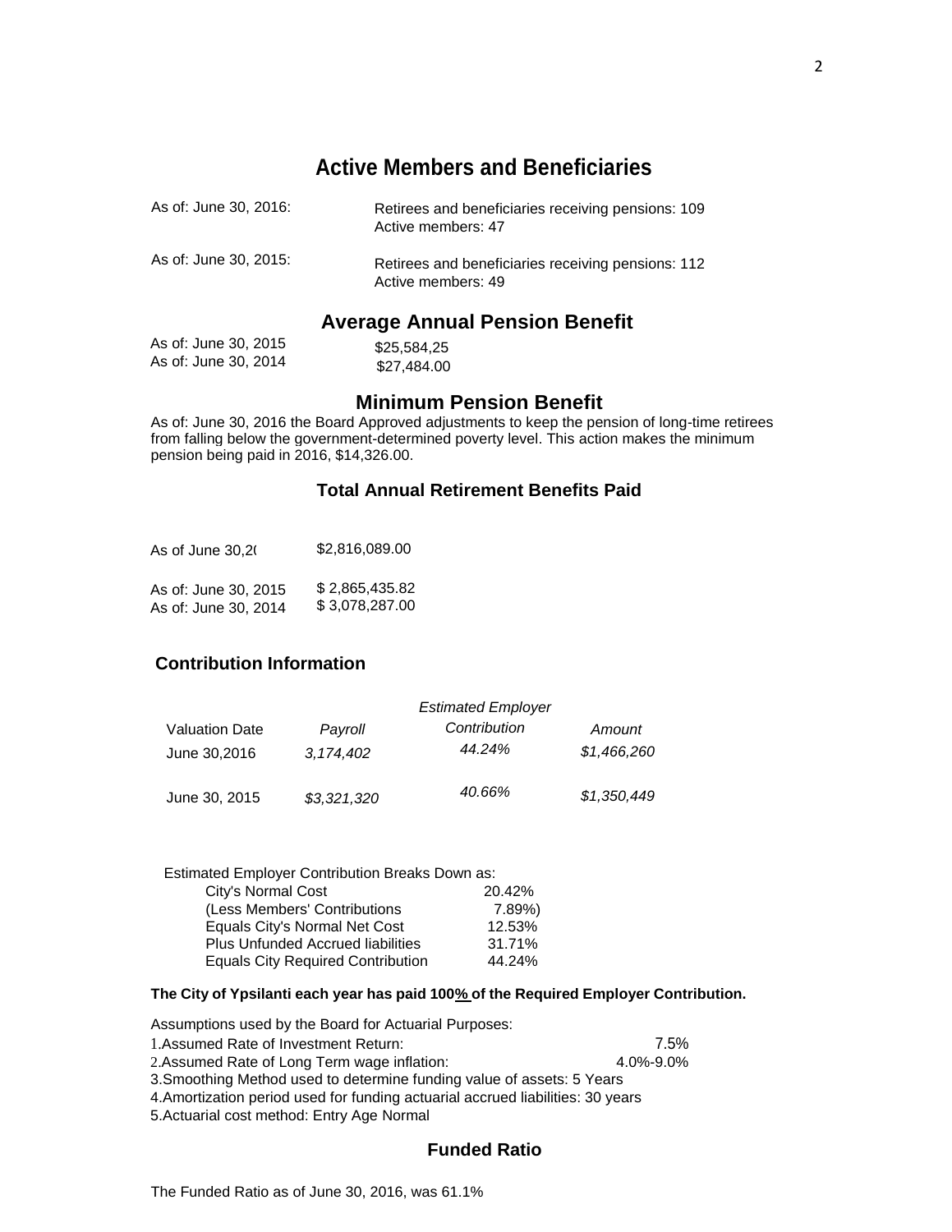### **Investment Fiduciaries of the Fund**

| Actuaries:                   | Gabriel, Roeder, Smith and Company                                                                                                                    |
|------------------------------|-------------------------------------------------------------------------------------------------------------------------------------------------------|
| Auditors:                    | Rehmann Robson<br><b>Certified Public Accountants</b>                                                                                                 |
| <b>Financial Consultant:</b> | Robert S. Diskin<br><b>Raymond James Financial Services</b>                                                                                           |
| Legal Counsel:               | VanOverbeke, Michaud & Timmony, P.C.                                                                                                                  |
| Money Managers:              | Essex Investment Management Co.<br>Stonebridge Capital Advisors.<br><b>Orleans Capital Management</b><br><b>Orleans Strategic Dividend Management</b> |
| Mutual Funds:                | First Eagle Overseas Fund                                                                                                                             |

#### **Retirement Fund Market Value**

| Market Value - June 30, 2016 | \$27,133,341 |
|------------------------------|--------------|
| Market Value - June 30, 2015 | \$30,272,850 |

### **Investment Performance (net of fees) Fiscal Year 2015-2016: -.27%**

# **Investment Performance (net of fees) on a rolling calendar year basis:**

|                | 1 Year -1,08% |
|----------------|---------------|
| 3 Years 7.84%  |               |
| 5 Years 7.04%  |               |
| 7 Years 10.40% |               |
| 10 Years 6.50% |               |

# **Investment Allocations as of June 30, 2016**

| <b>Domestic Stocks</b>        | \$14,231,961 | 51.7%   |
|-------------------------------|--------------|---------|
| <b>International Equities</b> | \$4,339,742  | 15.8%   |
| Fixed Income                  | \$7,249,534  | 26.3%   |
| <b>Cash Equivalents</b>       | \$1,706,734  | $6.2\%$ |